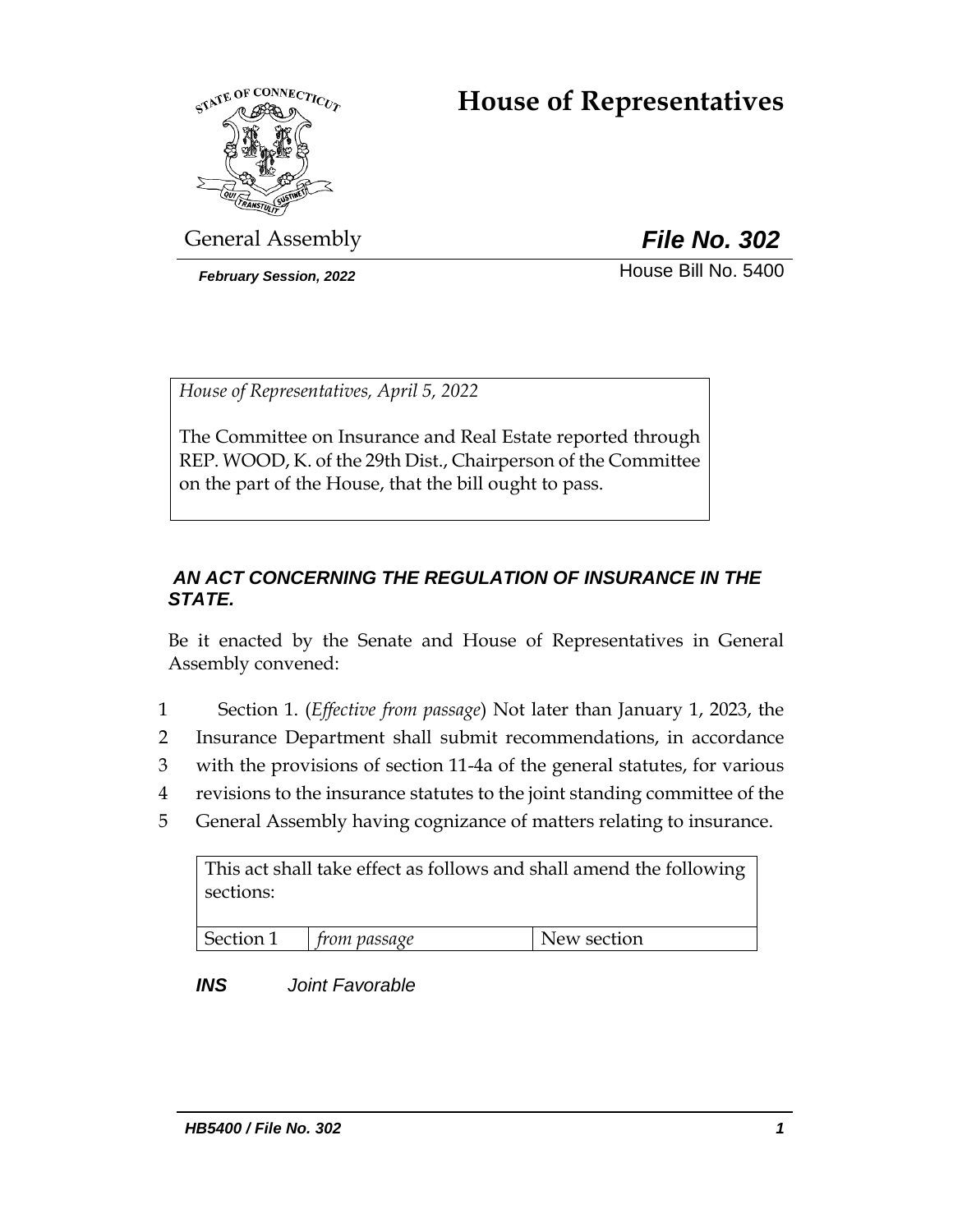*The following Fiscal Impact Statement and Bill Analysis are prepared for the benefit of the members of the General Assembly, solely for purposes of information, summarization and explanation and do not represent the intent of the General Assembly or either chamber thereof for any purpose. In general, fiscal impacts are based upon a variety of informational sources, including the analyst's professional knowledge. Whenever applicable, agency data is consulted as part of the analysis, however final products do not necessarily reflect an assessment from any specific department.*

## *OFA Fiscal Note*

*State Impact:* None

*Municipal Impact:* None

#### *Explanation*

The bill requires the Insurance Department to submit recommendations for revisions to the insurance statutes by January 1, 2023, and has no fiscal impact.

#### *The Out Years*

*State Impact:* None

*Municipal Impact:* None